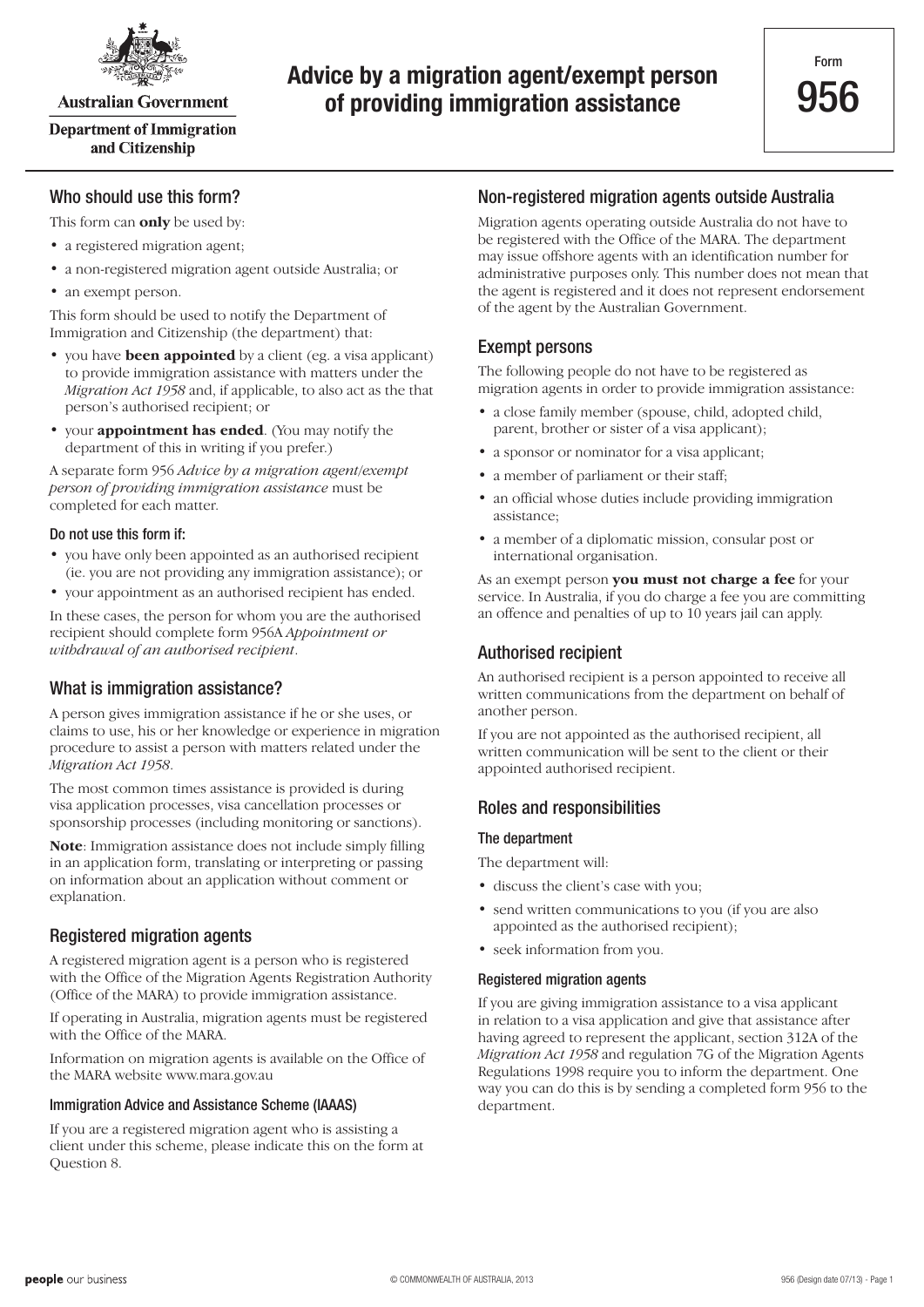Under the migration agents Code of Conduct **you must**:

- provide your client with an estimate of fees and a statement of services;
- act with honesty, integrity and in a timely manner when dealing with clients or the department;
- maintain a sound and up to date knowledge of migration law and procedure;
- act lawfully in the best interests of your clients;
- provide relevant information with applications;
- notify clients and the department promptly of any changes to contact details;
- avoid or manage conflicts of interest.

#### You **must not**:

- intimidate or coerce any person for your benefit;
- encourage vexatious or grossly unfounded applications;
- represent that you can obtain a particular decision under the Migration Act or the Migration Regulations; or
- engage in misleading advertising.

#### Consent to communicate electronically

The department may use a range of means to communicate with you. However, electronic means such as fax or e-mail will only be used if you indicate your agreement to receiving communication in this way.

Electronic communications, unless adequately encrypted, are not secure and may be viewed by others or interfered with. If you agree to the department communicating with you by electronic means, the details you provide will only be used by the department for the purpose for which you have provided them, unless there is a legal obligation or necessity to use them for another purpose, or you have consented to use for another purpose. They will not be added to any mailing list.

The Australian Government accepts no responsibility for the security or integrity of any information sent to the department over the internet or by other electronic means.

### About the information you give

The department is authorised under the *Migration Act 1958* to collect information provided on this form. The information provided will be used by the department to communicate with you, and to monitor agents for integrity purposes.

It may also be disclosed to agencies authorised to receive information relating to adoption, border control, business skills, citizenship, education, health assessment, health insurance, health services, law enforcement, payment of pensions and benefits, taxation, review of decisions and regulation of migration agents and other professionals.

The information form 993i *Safeguarding your personal information*, available from the department's website **www.immi.gov.au/allforms/** or from any office of the department or Australian mission overseas, gives details of agencies to which your personal information might be disclosed.

*Home page*

#### **www.immi.gov.au**

*General enquiry line*

Telephone **131 881** during business hours in Australia to speak to an operator (recorded information available outside these hours). If you are outside Australia, please contact your nearest Australian mission.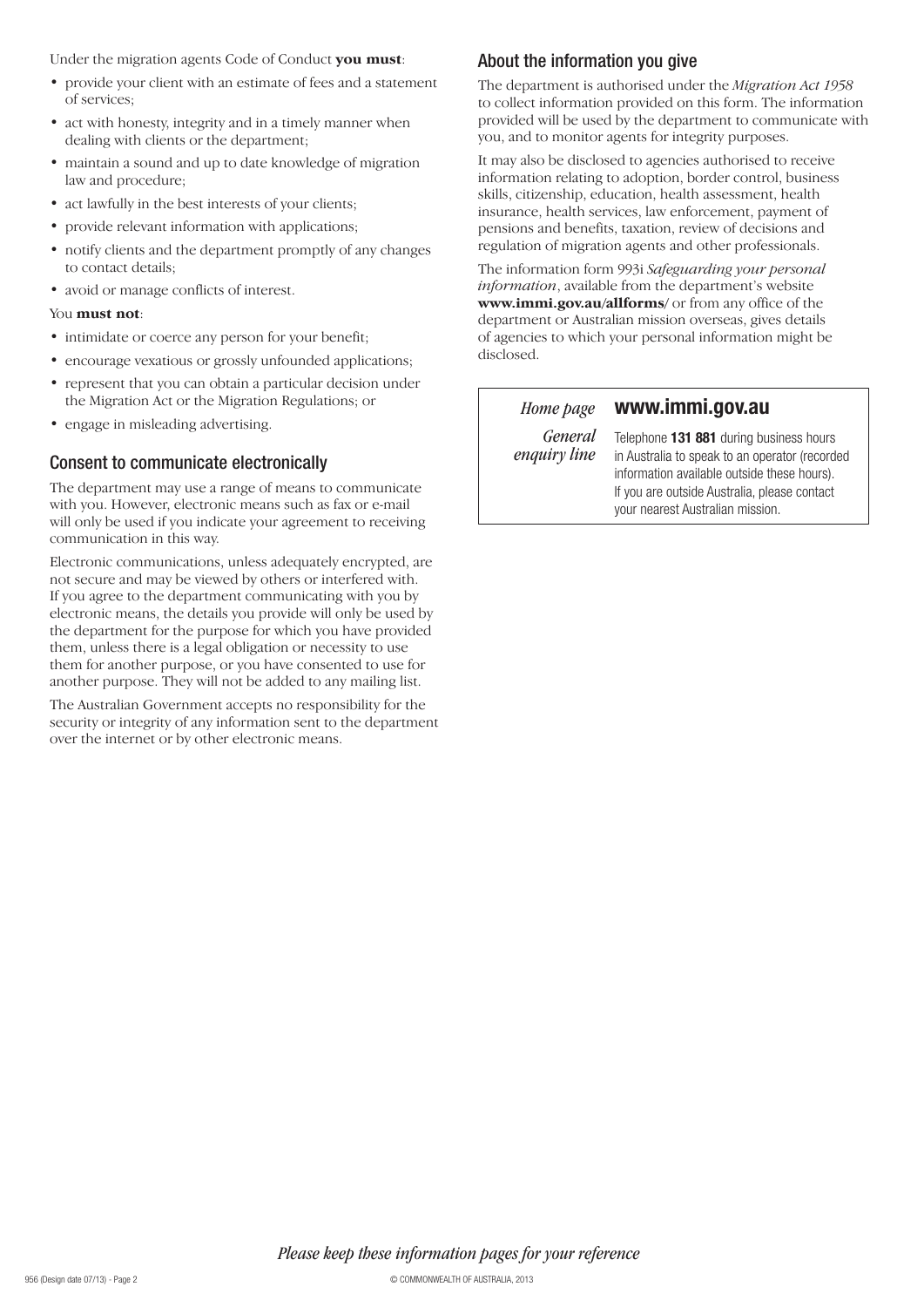

#### **Australian Government**

#### **Department of Immigration** and Citizenship

### **Advice by a migration agent/exempt person of providing immigration assistance**

Please use a pen, and write neatly in English using BLOCK LETTERS. **7** Do you agree to the department communicating with you by fax, Tick where applicable  $\sqrt{\sqrt{ }}$ e-mail or other electronic means? No **1** Are you notifying the department that you have been appointed to Yes ▶ Give details provide immigration assistance, or that your appointment has ended? COUNTRY CODE AREA CODE NUMBER New appointment |  $\blacktriangleright$  **Complete Part A and Part C** Fax number ( ) ( ) You do not need to complete Part B E-mail address Appointment has ended **Complete Part B and Part C** You do not need to complete Part A. **8** In what capacity are you providing assistance? Registered migration agent Go to Question 9 *Part A – New appointment* IAAAS *Migration agent/exempt person's details* Non-registered migration ▶ Go to Question 11 agent outside Australia **2** Migration agent/exempt person's details Go to Question 12 Exempt person Title: Mr | | Mrs | | Miss | | Ms | | Other **9** Migration Agent Registration 7 DIGITS Family name Number (MARN) : : : : : Given names **10** Is there another registered migration agent from your organisation who DAY MONTH YEARthe department may discuss this case with if you are unavailable? Exempt person's date of birth Go to Question 13 No Give details of the other agent Yes  $\blacktriangleright$ **3** Organisation name *(if applicable)* Family name Given names Telephone numbers **4** Business or residential address COUNTRY CODE AREA CODE NUMBER Office hours ( ) ( ) Mobile/cell POSTCODE Migration Agent Registration 7 DIGITS Number (MARN) : : : : : **5** Address for correspondence *(If the same as business or residential address, write 'AS ABOVE')* Go to Question 13 **11** Offshore Agent ID Number *(if allocated by the department)* POSTCODE Go to Question 13 **6** Telephone numbers 12 Reason you are exempt from registration COUNTRY CODE AREA CODE NUMBER Close family member (spouse, child, parent, Office hours  $($  ) ( ) brother or sister) Mobile/cell **Sponsor** Nominator Member of a diplomatic mission, consular post or international organisation Member of parliament or their staff

An official whose duties include providing

immigration assistance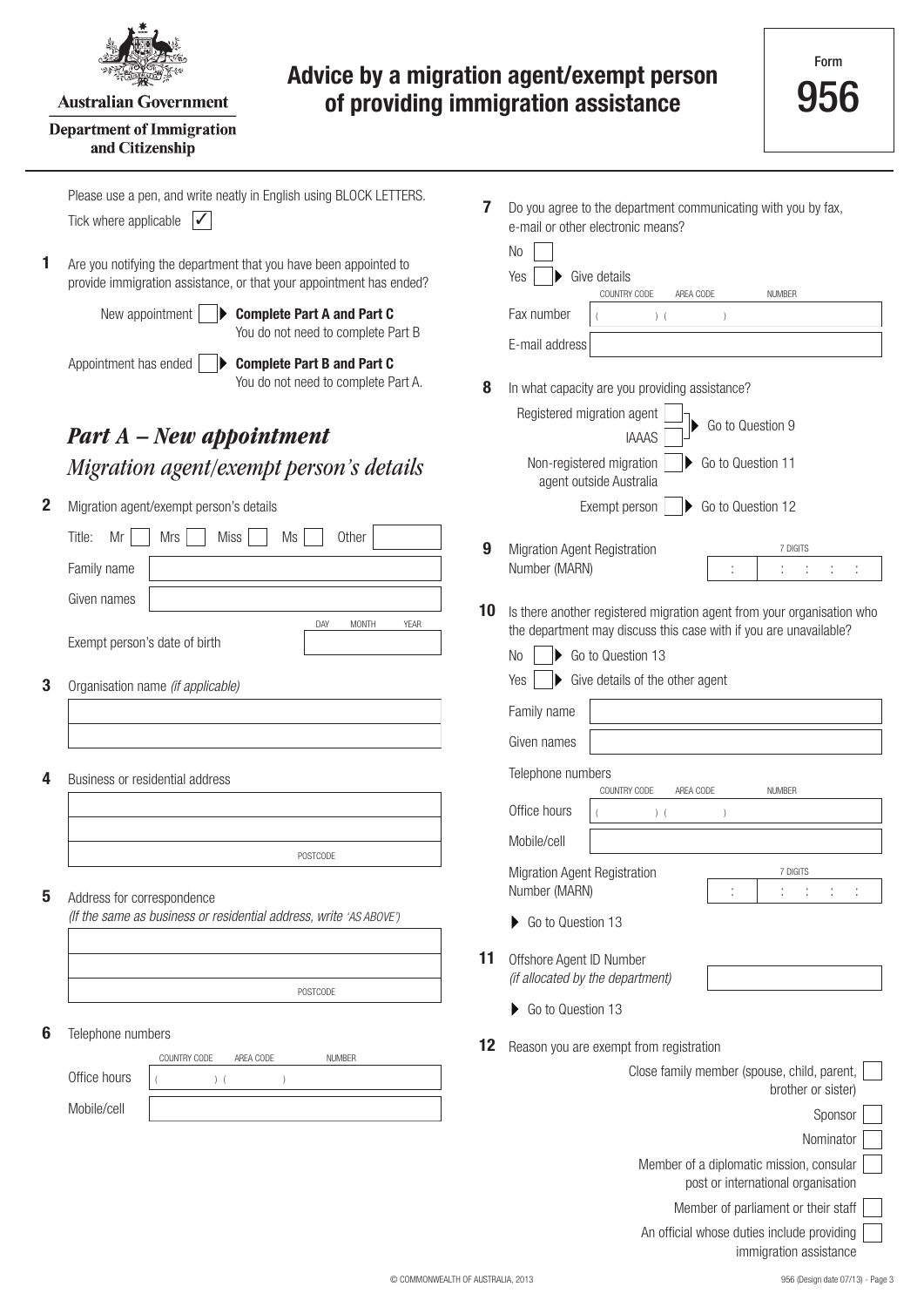| 13 | The person receiving immigration assistance                                          | 16 |
|----|--------------------------------------------------------------------------------------|----|
|    | (ie. the client) is a: <i>(tick one only)</i><br>visa applicant                      |    |
|    | sponsor or sponsor applicant                                                         |    |
|    | nominator or nominator applicant                                                     |    |
|    | proposer or proposer applicant                                                       |    |
|    | visa holder whose visa is being considered for<br>cancellation or has been cancelled |    |
|    | person requesting ministerial intervention                                           |    |
|    |                                                                                      |    |

#### **14 Client 1**

Full name *(If the client is an organisation, provide the name of the contact person)*

| Family name                       |                     |             |  |                 |  |
|-----------------------------------|---------------------|-------------|--|-----------------|--|
| Given names                       |                     |             |  |                 |  |
| Date of birth                     | DAY<br><b>MONTH</b> | <b>YEAR</b> |  |                 |  |
| Organisation name (if applicable) |                     |             |  |                 |  |
|                                   |                     |             |  |                 |  |
|                                   |                     |             |  |                 |  |
| Business or residential address   |                     |             |  |                 |  |
|                                   |                     |             |  |                 |  |
|                                   |                     |             |  |                 |  |
|                                   |                     |             |  | <b>POSTCODE</b> |  |
| Telephone numbers                 |                     |             |  |                 |  |
|                                   | COUNTRY CODE        | AREA CODE   |  | <b>NUMBER</b>   |  |
| Office hours                      |                     | (           |  |                 |  |
| Mobile/cell                       |                     |             |  |                 |  |
| DIAC Client ID number (if known)  |                     |             |  |                 |  |

**15** Names of **other clients** you are providing immigration assistance to in relation to the same matter (eg. dependant applicants)

|    | 1. Family name |  |
|----|----------------|--|
|    | Given names    |  |
|    |                |  |
| 2. | Family name    |  |
|    | Given names    |  |
|    |                |  |
| 3. | Family name    |  |
|    | Given names    |  |
|    |                |  |
|    | 4. Family name |  |
|    | Given names    |  |
|    |                |  |
| 5. | Family name    |  |
|    | Given names    |  |

### *Client's details Type of assistance*

**16** Are you providing assistance with an application process, a cancellation process or specific matter? *(tick one only)*

| <b>Application process</b>                                            |
|-----------------------------------------------------------------------|
| Type of application                                                   |
|                                                                       |
| DAY<br><b>MONTH</b><br>YEAR<br>Date lodged<br>Not yet lodged          |
|                                                                       |
| <b>Cancellation process</b>                                           |
| Subclass of visa                                                      |
|                                                                       |
| DAY<br>YEAR<br><b>MONTH</b><br>Date visa granted                      |
| <b>Specific matter</b> - give details (eg. sponsorship monitoring and |
| sanction activity by the department, or for only one stage of a two   |
| stage visa, ministerial intervention)                                 |
|                                                                       |
|                                                                       |
|                                                                       |
|                                                                       |
|                                                                       |
|                                                                       |
|                                                                       |
|                                                                       |
|                                                                       |
|                                                                       |
|                                                                       |
|                                                                       |
| Provide at least one of the following numbers (if known)              |

**17** Provide **at least one** of the following numbers *(if known)*

| DIAC Request ID number (RID)                      |  |
|---------------------------------------------------|--|
| <b>DIAC Transaction Reference</b><br>Number (TRN) |  |

### *Authorised recipient*

18 Have you been authorised to receive written communication on behalf of your client(s) in relation to the matter indicated in Question 16?

| <b>No</b> | $\triangleright$ Go to Part C |
|-----------|-------------------------------|
| Yes       |                               |

19 Have you been authorised to receive health and character information about the client(s) you are providing assistance to, their spouse, de facto partner or dependants, that may arise, or be revealed in the course of this matter?